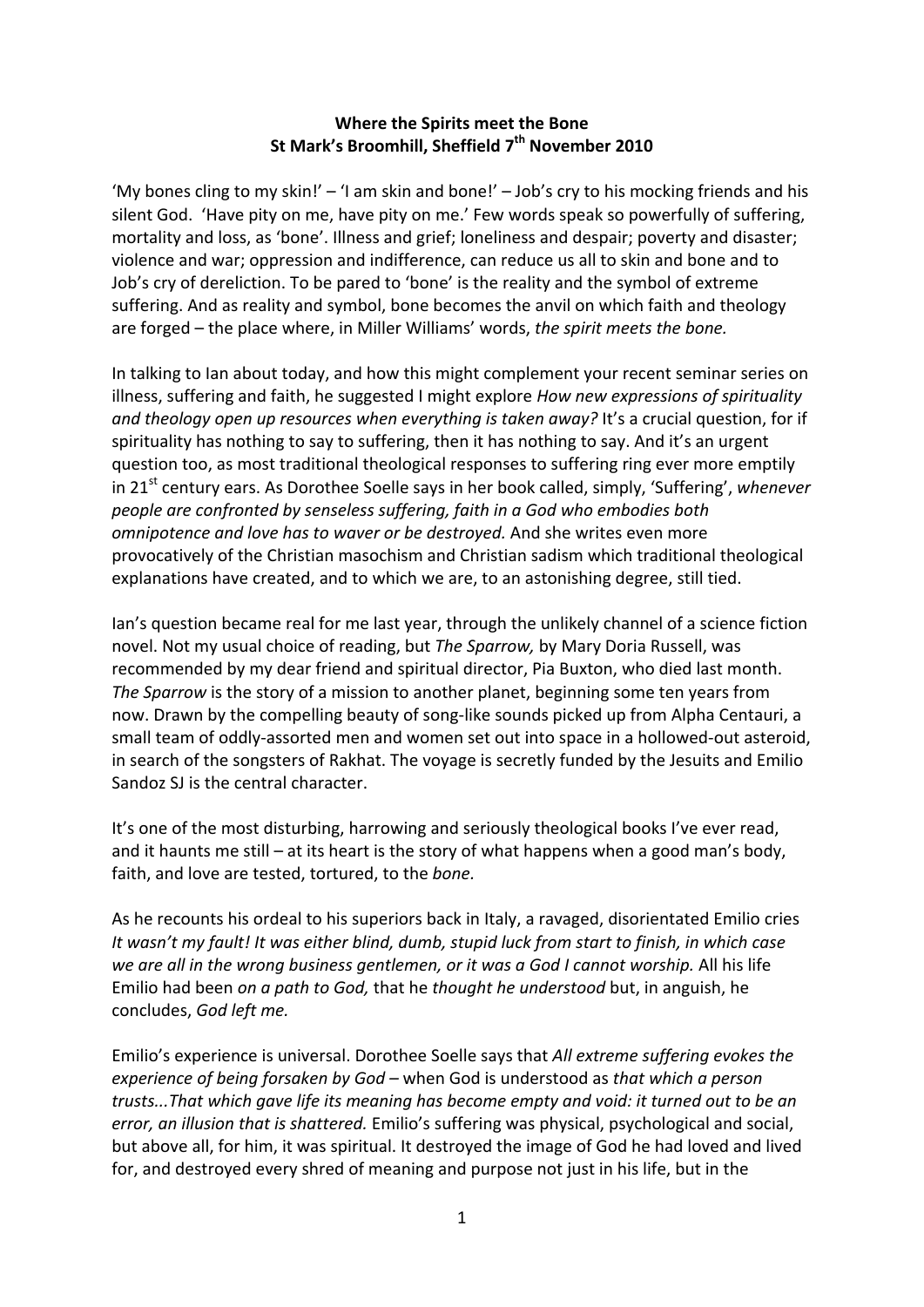universe. Only a sadist could suggest that such destruction was God's intention; only a masochist would believe it.

Far saintlier beings than I will ever be, and far more sophisticated theologians, have grappled with the problem of suffering down the ages: how to explain it, and how to live with hope within it. The challenge lies close to the heart of all religions and philosophies. So what, I was forced to ask, does today's emerging spirituality, and its developing theology, have to say to agony such as Emilio's?

I suggested in our conference yesterday that for all that is bogus and commercial, trivial and self-serving in *contemporary spirituality,* there is, nonetheless, a small but growing number of people – both in and beyond the churches – who are embarked upon a pioneering, radical and deeply committed spiritual path. Gordon Lynch calls these people *spiritual progressives,* while the Australian writer and broadcaster Rachel Kohn describes them as *The New Believers.* 

Whatever the label, the emerging spirituality and theology of these pioneers does, I believe, open up resources we can draw on when everything we have trusted is stripped away. Resources, not answers, and in the moment when suffering overwhelms us completely, we will not be able to access them and should feel no guilt or failure that this is so. These resources are not about explaining suffering or making it in some sense meaningful, and therefore manageable. They are resources discovered in the silence and honesty of contemplative practice, and in the integration of new ways of imaging God.

Suffering – our own and other's – makes us cry out Why?! But as Simone Weil affirms, *there is no reply.* Worse, she continues, *When one finds a comforting answer... one has constructed it oneself.* Language and intellect are stretched to breaking point in these constructions – and while words like *paradox* and *mystery* may serve some purpose in detached debate, they ring hollow in the face of real pain.

Bertolt Brecht said that *We must break ourselves of the habit of walking towards places that cannot be reached on foot... thinking about problems that cannot be solved through thought.* Spirituality's rediscovery of the mystical, or contemplative, tradition offers a way to break the habit of trying to solve the problem of suffering through thought*.* And it does so by helping us to face into the *reality* of inexplicable suffering and to tolerate – accept, though *accept* is a dangerous word in this context – the lack of answers.

The influential Franciscan, Richard Rohr, says that *contemplation is a long, loving look at what really is.* And Cynthia Bourgeault, in her book *Mystical Hope – Trusting in the Mercy of God* says that this, precisely, is Job's experience: *As the agony of his ordeal settles into simply the way things are,* she writes, *and even the need to apportion blame and find coherence subsides, what seems to take wing in him is a single-hearted yearning to see God face-to-face, and a lyrical certainty that his redeemer lives.* 

The mystics of all traditions have been on intimate terms with suffering – but they have also discovered within and beyond the reality of their pain and disorientation, a new form of hope and a new way of being with God. The hope of the mystic is one *not tied to outcomes,*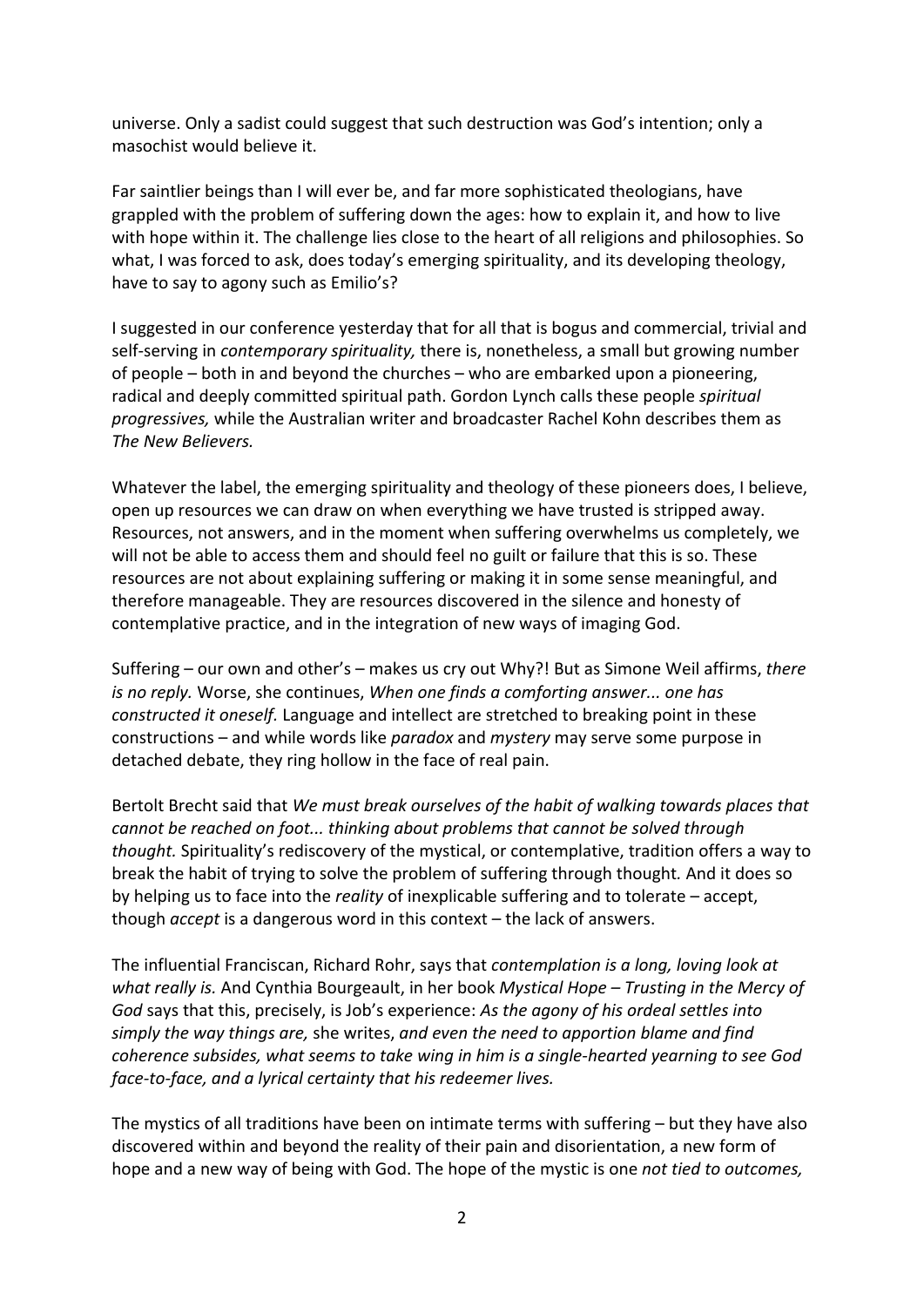in Cynthia Bourgeault's words. *It lives a life of its own, seemingly without reference to external circumstances and conditions. It has something to do with presence,* she says, *not a future good outcome, but the immediate experience of being met, held in communion by something intimately at hand, and it bears fruit within us – strength, joy, and satisfaction... but mysteriously, rather than deriving these gifts from outward expectations being met, it seems to produce them from within.* 

St John of the Cross, like Job, suffered greatly – imprisoned, tormented, abandoned – but within the desolation of the Dark Night of his soul, he eventually experienced the strength, joy, satisfaction and *Presence,* which Cynthia Bourgeault identifies and which Iain Matthew, writing about John, describes as *a more total form of togetherness with God.*

Now of course you could be sitting there thinking that the resources the mystical and contemplative tradition bring to our experience of suffering have been available for centuries, so it's odd of me to claim their riches for contemporary spirituality. But while they have been available, they've been largely hidden, and are coming to our attention again now because today's spiritual progressives are finding common ground with the experience and insights of the mystics of the past, as they confront the harsh realities of the present, and looming problems of the future – the fearful sense of suffering to come.

In a compelling paper called *Impasse and Dark Night,* a modern-day Carmelite, Constance Fitzgerald, writes *Behind every new spirituality and every creative re-envisioning of the world – at the root of any real theology – is an experience of God. Yet every religious experience comes from a meeting with a new and challenging face of God in one's own time and social situation.* 

That new and challenging face of God in our own time and social situation is still emerging – but while we may see it only darkly now, we know that the new face of God is being radically shaped by discoveries in science and cosmology and in the study of consciousness.

It's madness, really, to introduce such huge themes at this stage in a very short talk, but you know of course, that there's an important and growing literature out there, that's opening up extraordinary new insights into the evolving nature of creation, and challenging old assumptions about the relationship between consciousness and matter, spirit and bone. Judy Cannato is one writer who is drawing these strands together in books like *Fields of Compassion – How the New Cosmology is Transforming Spiritual Life,* and *Radical Amazement – Contemplative Lessons from Black Holes, Supernovas and Other Wonders of the Universe.*

She doesn't name suffering as her theme, but she does write this in *Radical Amazement*:

*Our capacity for self-transcendence asserts that healing is possible, that we are more than our wounds and our scars. As we engage this capacity, we grow in freedom. As we embrace the process that allows us to transcend, fear begins to fall away as we recognise our value as part of the whole that is continuing to emerge.*